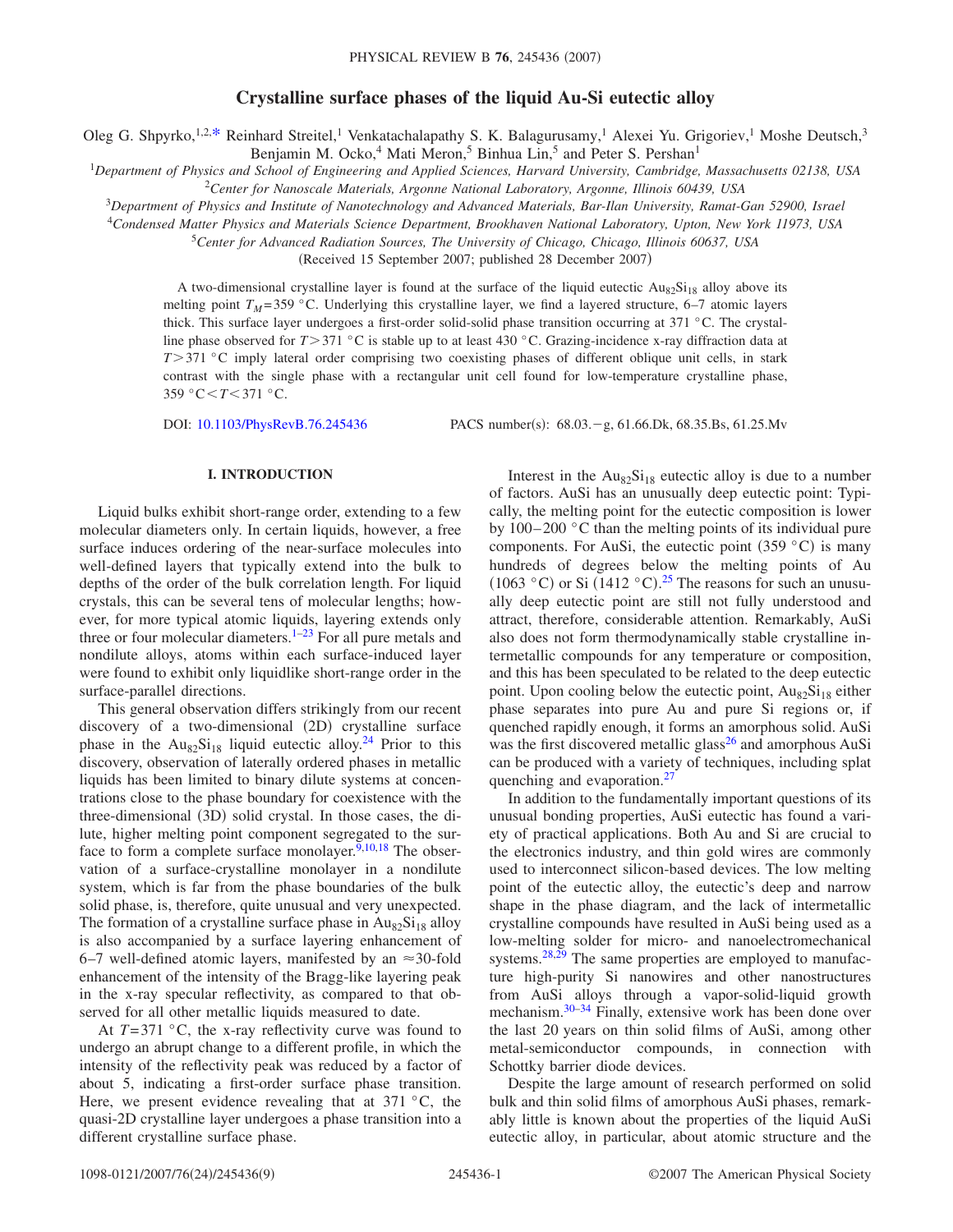compositional variations in the near-surface region. The Gibbs segregation rule predicts a significant enhancement  $(65-85$  at. %) of Si in the surface monolayer,<sup>35</sup> which would result in a local composition that is far from the eutectic composition of 18 at. % of Si. The high brightness of the x-ray beams generated by modern synchrotron sources, in combination with the high-precision liquid surface reflectometers available at some at these sources, $36$  makes detailed, atomic resolution investigations of the near-surface structure of liquids possible. These methods are employed here to determine the surface structure of the AuSi eutectic over an extended temperature range from its melting point up.

## **II. EXPERIMENT**

X-ray measurements were carried out at ChemMatCARS, APS, Argonne National Laboratory, and at beamline X22B, NSLS, Brookhaven National Laboratory, using x rays of wavelengths  $\lambda = 0.7743$  and 1.5322 Å, respectively. A number of measurements were carried out on each of the two different samples used, yielding highly reproducible data.

Each AuSi sample was prepared from 100 g  $Au_{82}Si_{18}$  ingots of 99.99% purity (Goodfellow) melted under UHV conditions  $(P < 10^{-9}$  Torr) in a Mo sample pan. The resultant liquid sample had a diameter of 20 mm, a thickness of  $\sim$  5 mm, and a surface radius of curvature of  $\sim$  20 m. Macroscopic surface oxides were scraped off by an in-vacuum Mo scraper. Several hours of  $Ar^+$  ion sputtering removed the remaining microscopic oxide traces. The sample temperature was electronically controlled to  $\sim 0.01$  °C. Pickup of acoustic noise and mechanical vibrations was eliminated by placing the UHV sample chamber on an active vibration isolation unit mounted on the liquid surface reflectometer.

It is important to describe the experimental steps that were undertaken to guarantee that the signatures of the crystalline surface phase observed in the x-ray diffraction and reflectivity measurements are indeed due to the intrinsic surface structure of the AuSi alloy, rather than being an experimental artifact, such as the formation of oxide or chemical impurities segregated at the surface. The presence of even minute concentrations of surface impurities would have been detected by surface-sensitive probes, such as x-ray photoemission spectroscopy and x-ray fluorescence measurements performed in grazing-incidence geometry. However, no signature of any impurity was, in fact, detected by these techniques. Since these surface probes are capable of detecting even a small fraction of a monolayer of another species, the crystalline monolayer reported here is not likely to be due to impurities. Reproducibility of the data for two AuSi samples makes an artifact due to contamination even less likely.

Additional evidence for lack of contamination or oxidation at the surface comes from  $Ar^+$  ion sputtering that was applied to the surface during the experiments. Measurements performed while sputtering, immediately after the end of the sputtering session (typically lasting several hours) and a long time (24 h) after the sputtering has ended, have produced identical and highly reproducible results. Re-formation of a sputtered-off surface layer by surface segregation of impurities from the bulk or oxidation of the surface under UHV conditions (partial pressure of oxygen and water was less than 10−12 Torr according to *in situ* residual gas analysis of the chamber's contents) should occur within something of the order of an hour (or more), which would have stood out clearly during the series of measurements that were carried out.

Details of the x-ray scattering geometry of the experi-ments have been described previously.<sup>8[,19](#page-7-9)[,37](#page-8-8)[,38](#page-8-9)</sup> The x-ray reflectivity  $R(q_z)$ , is the fraction of the intensity of the incident x rays reflected by a surface for a grazing angle of incidence  $\alpha$ .  $q_z = (4\pi/\lambda)\sin \alpha$  is the surface-normal wave vector transfer, and  $q_c$ =0.078 Å<sup>-1</sup> is the critical  $q_z$  for total external reflection in our case.<sup>44</sup>

For an ideal case of sharply terminated, static, structureless interface, where the electron density profile normal to the surface is a step function, reflectivity is described by the Fresnel law:

$$
R_F(q_z) = \left| \frac{q_z - \sqrt{q_z^2 - q_c^2}}{q_z + \sqrt{q_z^2 - q_c^2}} \right|^2, \tag{1}
$$

where  $q_c \approx 4\sqrt{\pi r_e \rho}$  is the critical wave vector,  $r_e = 2.813$  $\times$  10<sup>-5</sup> Å is the classical electron radius, and  $\rho$  is the electron density at the surface. Reflectivity from a *real* liquid surface deviates from  $R_F$  in two significant ways. First, the free surfaces are never ideal and exhibit a monotonic or a nonmonotonic variation of the electron density across the interface between the (constant) value of the vapor and the (constant) value of the bulk. Second, at any finite temperature, the surface of every liquid is roughened by thermally excited capillary waves. These waves partially destroy the constructive interference between x rays reflected from different points on the surface, leading to a Debye-Waller-like reduction of the specularly reflected intensities, the magnitude of which is determined by the liquid's surface tension, temperature, and the portion of the capillary waves' spectrum sampled by the reflectometer[.39–](#page-8-11)[41](#page-8-12)

<span id="page-1-0"></span>For  $q_z > 4-5q_c$ ,  $R(q_z)$  is well approximated by

$$
R(q_z) = R_F(q_z) |\Phi(q_z)|^2 \text{CW}(q, T, \gamma), \tag{2}
$$

<span id="page-1-1"></span>where CW is a surface roughness term due to the capillary waves,<sup>39</sup> and  $\Phi(q_z)$  is the surface structure factor given by<sup>42</sup>

$$
\Phi(q_z) = \frac{1}{\rho_{\infty}} \int dz \frac{d\langle \rho(z) \rangle}{dz} \exp(iq_z z). \tag{3}
$$

Since  $R_F$  is a universal function, depending only on the measured  $q_c$ , and CW is obtained from measurements of the off-specular diffuse scattering,  $8,19,37$  $8,19,37$  $8,19,37$   $\Phi$  can be determined, within a phase factor,<sup>44</sup> from the measured  $R(q_z)$  through Eq. ([2](#page-1-0)). This, in turn, allows a determination of the laterally averaged surface-normal electron density profile  $\langle \rho(z) \rangle$  from Eq. ([3](#page-1-1)) by a fit to a physically motivated model for  $\rho(z)$ .

For liquid metals, a surface-induced layering is observed. Similar to Bragg diffraction from a crystal, constructive interference between x rays reflected from these well-defined surface-induced atomic layers leads to a significant enhancement of the reflected signal at  $q_z \approx 2\pi/a$ , where  $a \approx 3$  Å is the spacing of the atomic layers. In the case of the standard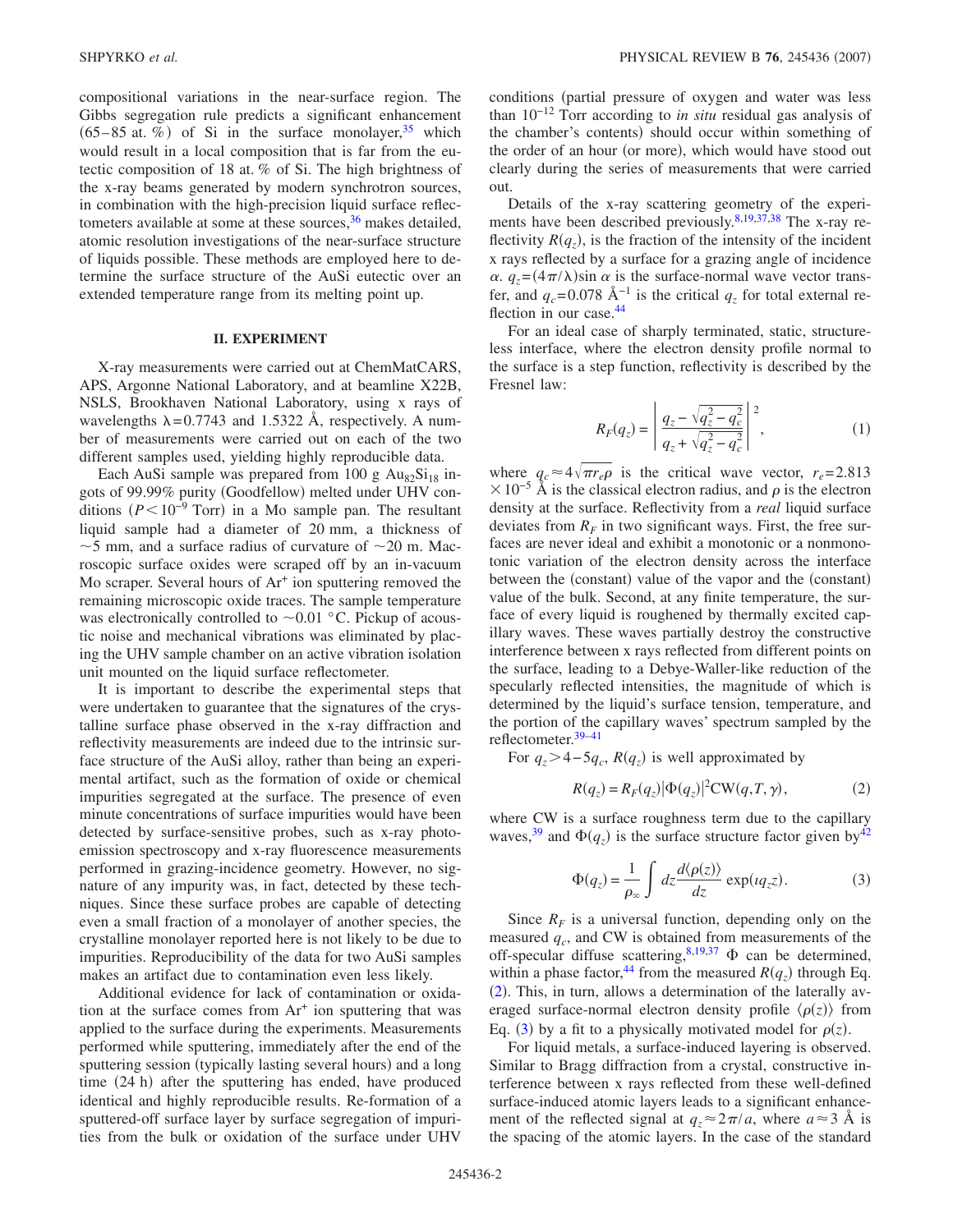layering observed for most liquid metals, the electron density is typically described by a semi-infinite sum of equidistantly spaced Gaussians, normalized to the bulk density  $\rho_{\infty}$ :

$$
\frac{\langle \rho(z) \rangle}{\rho_{\infty}} = \sum_{n=0}^{\infty} \frac{d/\sigma_n}{\sqrt{2\pi}} \exp[-(z - nd)^2 / 2\sigma_n^2].
$$
 (4)

The widths of the Gaussians are defined by  $\sigma_n^2 = n\bar{\sigma}^2 + \sigma_0^2$ , where  $\sigma_0$  and  $\bar{\sigma}$  are adjustable fit parameters. This form for  $\sigma_n$  produces a gradual increase in the Gaussian width with distance *z* below the surface and a corresponding decrease in their height. Since they are equally spaced, this leads to their gradual merging, eventually yielding a constant density for large *z*. Thus,  $\bar{\sigma}$  is inversely related to the decay length for the surface layering. In all liquid metals studied to date, the typical layering extends to 3–4 well-defined layers before density oscillations decay to  $\rho_{\infty}$ .

The density profile that had to be used to fit the measured AuSi reflectivity curves included *N* additional layerrepresenting Gaussians (where usually  $N=4$  or 5), with adjustable densities  $(\rho_i)$ , positions  $(x_i)$ , and widths  $(\sigma_i)$ :

<span id="page-2-2"></span>
$$
\frac{\langle \rho(z) \rangle}{\rho_{\infty}} = \sum_{i=1}^{N} \rho_i \exp\left[\frac{-(z-z_i)^2}{2\sigma_i^2}\right] + \sum_{n=0}^{\infty} \frac{d/\sigma_n}{\sqrt{2\pi}} \exp\left[\frac{-(z-z_N - (n+1)d)^2}{2\sigma_n^2}\right].
$$
 (5)

Finally, the properties of the thermally excited capillary waves are governed by the competition between the thermal energy, described by the temperature *T*, and the restoring force, provided by the surface tension  $\gamma$ . Capillary waves induce surface roughness that gives rise to diffuse scattering away from the specular condition, thus reducing  $R(q_z)$ . Detailed analysis of the line shape of the off-specular diffuse scattering intensity allows one to determine the term  $CW(q, T, \gamma)$  in Eq. ([2](#page-1-0)).<sup>[8,](#page-7-8)[19,](#page-7-9)[37](#page-8-8)</sup> In practice, any specular reflectivity measurement involves integration of the off-specular diffuse scattering contributions over the finite resolution function of the detector. Details of the capillary wave theory and the resolution effects on capillary contribution are de-scribed elsewhere.<sup>8,[19,](#page-7-9)[37,](#page-8-8)[39](#page-8-11)</sup>

#### **III. RESULTS**

#### **A. X-ray reflectivity**

The as-measured and the Fresnel-normalized x-ray reflectivity curves are shown at five different temperatures in Figs. [1](#page-2-0) and [2,](#page-2-1) respectively. Two features stand out immediately. The first feature is the bimodal temperature dependence, with a sharp division between the shapes of the low temperature  $(T< 371$  °C, red symbols) and the high temperature  $(T< 371$  °C,  $>$  371 °C, black symbols)  $R/R<sub>F</sub>$ , but with practically no shape variation within each temperature range. The second feature is that  $R/R_F$  in *both* regimes are much higher than that expected on the basis of the conventional layering that was observed in almost all liquid metals and alloys studied to date. The low-*T*  $R/R_F$ , in particular, exhibits an  $\approx$  30-fold increase over the standard layering peak. The transition tem-

<span id="page-2-0"></span>

FIG. 1. (Color online) Measured x-ray reflectivity data for *T*  $<$  371 °C and *T* > 371 °C along with their corresponding model fits (lines) discussed in the text. The reflectivity expected for a standard 3–4 surface layers, observed in all other metallic liquids, is shown in a dashed line. The solid thin line shows the Fresnel reflectivity curve, expected for an ideally flat and smooth liquid AuSi alloy's surface.

perature between the two regimes,  $T_0$ =371.15 °C, was determined by measuring  $R/R_F$  at a fixed  $q_z$  while varying T and found to be hysteresis-free to within our  $\pm 0.1$  °C *T* resolution[.24](#page-7-3)

The model fits shown in lines in Figs. [1](#page-2-0) and [2](#page-2-1) yield the electron density profiles plotted in Fig. [3,](#page-3-0) along with that expected from conventional layering in AuSi. It should be noted that some specific details of the density profile cannot be determined uniquely from such fits, due primarily to the relatively large number of the adjustable parameters in using density model in Eq.  $(5)$  $(5)$  $(5)$ . This model includes  $N=4-5$  adjustable layers in addition to 3–4 layers employed in fitting conventional surface layering. Specifically, the precise positions, relative intensities, and widths of the layers are correlated, albeit weakly, and fits of similar quality could be ob-

<span id="page-2-1"></span>

FIG. 2. (Color online) Fresnel-normalized reflectivity  $R/R_F(q_z)$ from the liquid AuSi surface for different temperatures. Notation as in Fig. [2.](#page-2-1) Note the logarithmic  $R/R_F$  scale.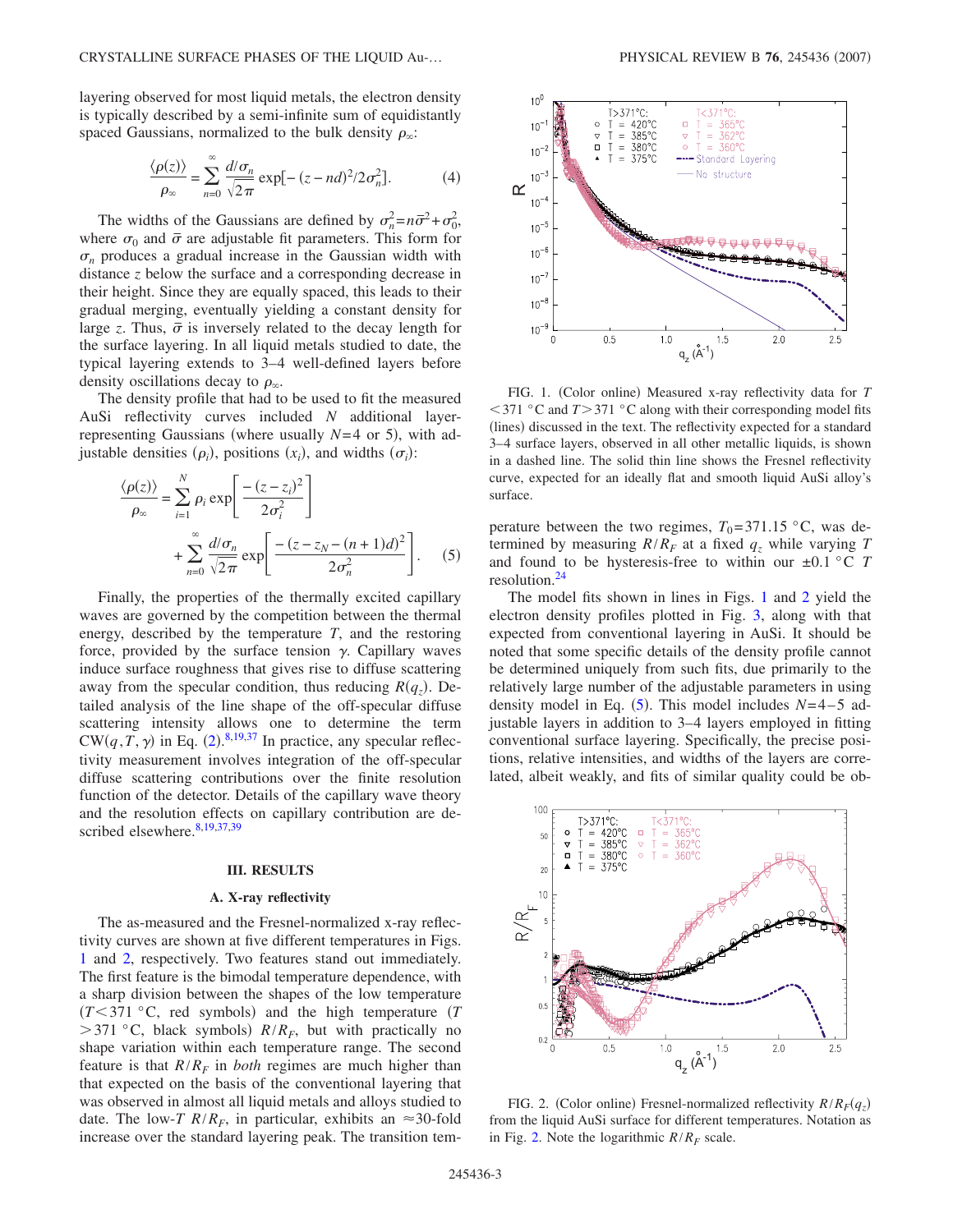<span id="page-3-0"></span>

FIG. 3. (Color online) Density profiles for a standard layering model (dashed line, upper panel) and for the low-temperature (thin line) and high-temperature (thick black line) phases of the liquid AuSi surface (lower panel). The three density profiles shown here were obtained from the fits of the x-ray reflectivity curves shown in the same-color lines in Figs. [1](#page-2-0) and [2.](#page-2-1)

tained by correlated variations in the values of several of these parameters within restricted ranges of values. Some of these ambiguities can be lifted by taking into account the physical details of the density model; for example, a layer cannot be narrower than the diameter of the atom, and the density cannot rise above that of a closed-packed layer of atoms. Despite this uncertainty, the main physical features of the fits, such as the existence of at least 6–7 well-defined, atomically sharp, almost periodically ordered layers, are essential for reproducing the measured  $R/R_F$  shown in Figs. [1](#page-2-0) and [2.](#page-2-1) These features are, therefore, strongly supported by the measured curves. As Fig. [3](#page-3-0) demonstrates, both low- and high-*T* density profiles show a similarly well-ordered surface-normal structure. However, the high-*T* profile exhibits a higher degree of disorder, reflected in fewer and lower layering peaks in Fig. [3.](#page-3-0) The increased disorder in the high-*T* phase results in a lower intensity of the corresponding quasi-Bragg layering peak of the high-*T* phase  $R/R<sub>F</sub>$  curves in Fig. [2](#page-2-1) as compared to that of the low-T phase  $R/R<sub>F</sub>$ . Both low- and high-*T* layering peaks in Fig. [2](#page-2-1) are significantly broader than the conventional layering peak, shown in a dash-dot-dot line. This effect is likely due to a slight aperiodicity of the layering that is also apparent in the density profiles in Fig. [3.](#page-3-0)

As the electron densities of Au and of Si are, respectively, much higher and much lower than the average density of the alloy,  $\rho_{\infty}$ , the  $\rho/\rho_{\infty} < 1$  relative density of the top surface layer in Fig. [3](#page-3-0) implies a Si enrichment relative to the bulk's composition. Using the fitted density profile and assuming closed-packed homogeneous layers of Au and Si atoms of known diameters, a simple calculation yields a  $\sim$  70 at. % of Si atoms in the topmost surface layer, in good agreement with the 65–85 at. % of Si predicted by the Gibbs adsorption rule for an ideal binary solution of AuSi.<sup>35</sup>

<span id="page-3-1"></span>

FIG. 4. (Color online) Grazing-incidence diffraction patterns for low-temperature and high-temperature surface phases. The sharp peaks indicate the presence of a crystalline surface phase. The broad underlying peak is the liquid bulk scattering peak.

## **B. Grazing-incidence diffraction**

The surface-parallel ordering was explored by grazingincidence x-ray diffraction  $(GIXD)$ .<sup>43-[46](#page-8-15)</sup> X rays incident on the surface below the critical angle  $\alpha_c$  generate an evanescent wave which travels along the surface and has an amplitude which decays exponentially with depth below the surface, with a 1/*e* decay length of  $\Lambda \approx 1/q_c = 14$  Å. Thus, the x rays sample only the top few atomic layers. Scattering by surface-parallel order present in these layers gives rise to GIXD patterns. Such patterns measured for the low-*T* and the high-*T* phases are shown in Fig. [4.](#page-3-1) In addition to the broad peak arising from the short-range order of the underlying bulk liquid, one can clearly see a number of sharp diffraction peaks indicating the existence of long-range inplane order. This is the first, and so far only, liquid metal or non-dilute alloy to show surface-parallel order. All previous GIXD measurements on liquid metals and nondilute alloys revealed only a broad liquidlike peak, indicating that despite the increased order in the surface-normal direction, i.e., the surface-induced layering, the order within each layer in the surface-parallel directions remained liquidlike.

As observed in Fig. [4,](#page-3-1) the GIXD patterns found above and below  $T_0 \approx 371$  °C are not identical, implying a change in the lateral order of the surface. This confirms that the sharp structural transition detected in the reflectivity measurements, discussed above, is indeed a first-order solid-solid surface phase transition. We now discuss the order in the two phases, as revealed by the GIXD measurements.

Indexing of the GIXD pattern for the low-*T* surface phase has been previously reported<sup>24</sup> within a 2D rectangular 7.386 × 9.386 Å<sup>2</sup> unit cell, with a Au<sub>4</sub>Si<sub>8</sub> stoichiometry. This composition is in quantitative agreement with the electron density derived from the  $R/R_F$  fit. The unit cell dimensions, which determine the positions of the peaks observed in the GIXD pattern, were determined using the CRYSFIRE (Ref. [47](#page-8-16)) powder indexing software. The automatic exhaustive search for the crystallographic structure allowed indexing all ob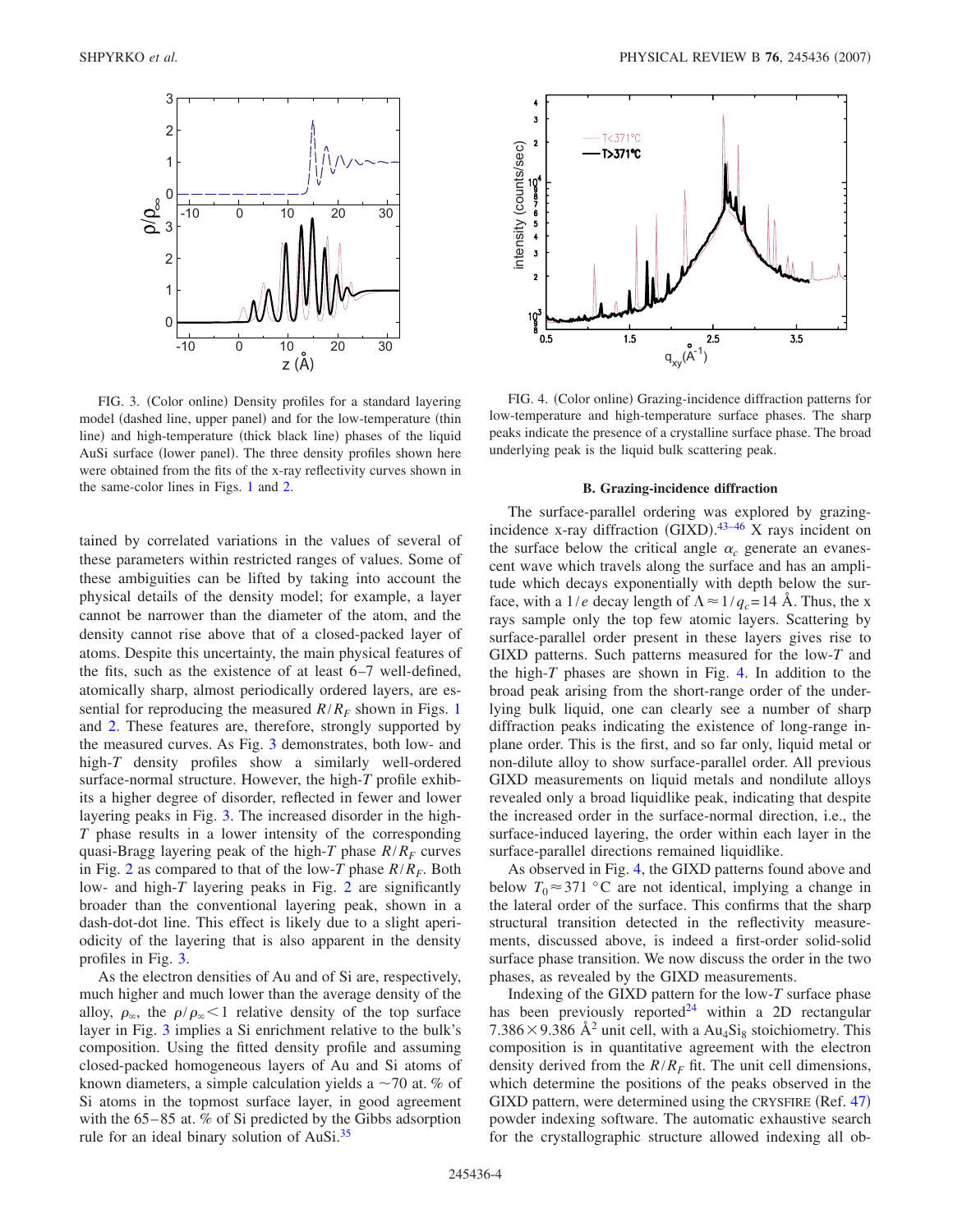served peaks in a single two-dimensional unit cell. The simplest Bravais lattice symmetry was rectangular, and attempts to fit the data by an oblique Bravais lattice invariably resulted in a primitive unit cell with  $\gamma = 90.0^{\circ} \pm 0.3^{\circ}$ . A nearly perfect match was obtained for 22 Bragg peaks that were within our measurable range of GIXD measurements, even though some peaks [for example,  $(23)$  and  $(31)$  or  $(22)$  and (13) pairs] could not be resolved with resolution provided by the Soller slit setup. Positions of atoms within the unit cell were refined using the GSAS,<sup>[48](#page-8-17)</sup> POWDERCELL,<sup>[49](#page-8-18)</sup> and CARINE<sup>[50](#page-8-19)</sup> software packages. The initial composition was varied from pure Au to pure Si, including  $Au<sub>4</sub>Si$ ,  $Au<sub>2</sub>Si$ ,  $AuSi$ , and  $AuSi<sub>2</sub>$ stoichiometries. While during the diffraction pattern refinement the number of atoms within the unit cell was defined roughly by the requirement of close packing, in principle, it is also conceivable that various atoms of quasi-2D crystalline structure are displaced up or down and are not strictly in the same horizontal (liquid surface-parallel) plane. In fact, such "puckering" may also be one of the reasons why formation of crystalline 2D layer does not result in the nucleation of a 3D bulk phase. The distribution of the atoms along the surface-normal direction can be obtained, in principle, from a detailed analysis of the intensity distribution along the Bragg rods of the different GIXD peaks,  $53$  a complete measurement of which has not been done in the present study.

Extensive attempts to index the high-*T* GIXD pattern failed to produce a single unit cell which reproduces all observed peaks without producing additional strong peaks that were not observed experimentally. However, in Fig.  $5(B)$  $5(B)$  $5(B)$ , we show that the pattern is reproduced well by two coexisting oblique two-dimensional unit cells, shown in the inset. Phase A produces ten GIXD peaks shown in Fig.  $5(B)$  $5(B)$  $5(B)$  in red. It has a unit cell of  $5.41 \times 4.25$   $\mathring{A}^2$  and  $\gamma = 95.5^\circ \pm 0.3^\circ$ , containing four Au atoms (larger circles) and two Si atoms (smaller circles). Phase B (four GIXD peaks shown in blue) has a smaller unit cell of  $3.66 \times 2.94$  Å<sup>2</sup> and  $\gamma = 91.1^{\circ} \pm 0.3^{\circ}$ , containing one Au atom and two Si atoms.

The GIXD data discussed so far were collected with a Soller slit analyzer in front of the detector, providing an inplane resolution of  $\Delta q_{xy}$ =0.011 Å<sup>-1</sup>. With this resolution, the widths of the diffraction peaks were resolution limited. The GIXD peaks were remeasured using a double-bounce Bonse-Hart Si(220) analyzer,<sup>51</sup> having a resolution of  $\Delta q_{xy}$  $\approx 10^{-4}$  Å<sup>-1</sup>. High-resolution scans of selected peaks are shown in Fig. [6.](#page-5-0) Application of the Debye-Scherrer formula to the linewidths of low- and high-resolution GIXD lines, as well as stability of GIXD peak intensity during sample rotation, implies micron-size crystallites. $52$ 

The intensities of the GIXD peaks in the high-*T* phase were found to fluctuate with time. This could be assigned to fluctuations in the orientation of the smaller number of larger  $(L \ge 10 \mu m)$  crystallites in this phase. These fluctuations would then bring a randomly varying number of crystallites into and out of the Bragg condition, resulting in peak intensity fluctuations.

The thickness of the quasi-2D crystalline phase can be estimated from the ratio of the integrated intensities of the sharp diffraction peaks to that of the broad liquid bulk peak. This ratio, 0.18, should be approximately equal to the ratio of the thickness of the crystalline phase to the decay length  $\Lambda$  of

<span id="page-4-0"></span>

FIG. 5. (Color online) Grazing-incidence x-ray diffraction patterns with liquid bulklike contribution subtracted. The plots show the experimental data (circles), the theoretical fits (lines), and the difference (lower panels) for the  $(A)$  low- $T$  and  $(B)$  high- $T$  phases. Insets show the unit cells of the two-dimensional crystalline phases corresponding to the fits, with larger circles representing Au and smaller representing Si. The high-*T* diffraction patterns could only be fitted by a combination of phases A and B.

the evanescent wave. For the  $\Lambda \approx 14 \text{ Å}$  obtained above, this yields an  $\sim$ 2.5 Å thick crystalline phase, or about a single atomic layer.

### **C. Bragg rod measurements**

A more precise estimate of the thickness of the crystalline phase comes from a measurement of the Bragg rods, $53$  which are the intensity distributions along  $q<sub>z</sub>$  at the GIXD peak positions.

The Bragg rod of the combined (23) and (31) GIXD peaks, observed with the low-resolution setup at  $q_{xy}$  $=$ 2.653 Å<sup>-1</sup>, was measured by employing fixed incidence angles  $\alpha < \alpha_c$  and performing a series of  $2\theta$  scans at several (fixed) exit angles  $\beta$  relative to the surface. As observed in Fig. [7,](#page-5-1) the Bragg rod is oriented along the surface-normal  $(q_z)$  direction, indicating that it originates in a 2D crystal and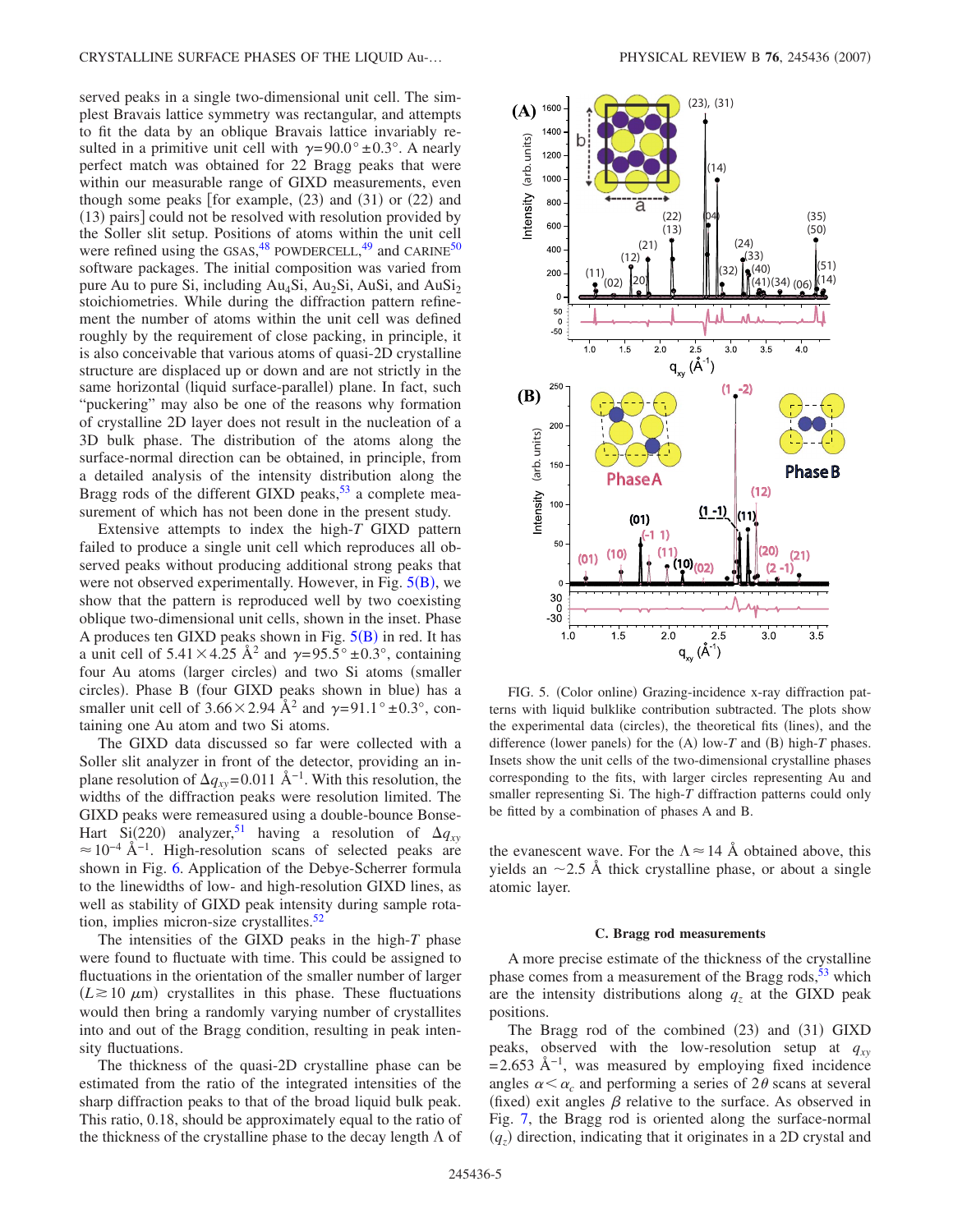<span id="page-5-0"></span>

FIG. 6. (Color online) Line shapes of the  $(23)$ ,  $(31)$ , and  $(04)$ GIXD peaks of the low-*T* phase measured with high-resolution Bonse-Hart Si (220) double-bounce crystal analyzer setup (circles). Fits with Gaussian function (lines) yield resolution-limited full width at half maximum of  $\Delta q_{xy} \approx 0.0005 - 0.0007 \text{ Å}^{-1}$ . Peaks (23) and (31) appear as a single peak with the low-resolution Soller slit setup but are well resolved in the pattern measured with the crystal analyzer.

not in a 3D powder. Had the GIXD peak originated in a 3D powder, a circular "powder ring," shown in a dashed line in Fig. [7,](#page-5-1) would have been observed in the  $(q_{xy}, q_z)$  plane. This powder ring is the locus of the Ewald sphere for which the modulus of the scattering vector  $\vec{q}$  is a constant value *q*  $=\sqrt{q_{xy}^2+q_z^2}$ . Clearly, the measured rod does not follow this trajectory and, thus, does not originate in a 3D powder.

<span id="page-5-1"></span>

FIG. 7. (Color online) Bragg rod trajectory for (23) and (31) GIXD peaks centered at  $q_{xy}$ =2.653 Å<sup>-1</sup>, collected with Soller slits. Bragg rod is oriented along surface-normal direction  $q_z$ , indicative of a two-dimensional powder of crystallites aligned flat against the liquid surface. A dashed line shows theoretically expected trajectory for a three-dimensional powder cone  $(q_{xy}^2 + q_z^2 = \text{const}).$ 

<span id="page-5-2"></span>

FIG. 8. Bragg rod intensity as a function of  $q<sub>z</sub>$ , for the combined (23) and (31) GIXD peaks centered at  $q_{xy}$ =2.653 Å<sup>-1</sup>, measured with the low-resolution Soller slits setup.

The intensity distribution along the Bragg rod  $(q<sub>z</sub>$  direc-tion) is shown in Fig. [8](#page-5-2) for the highest-intensity GIXD peak of the low-*T* phase observed at low resolution at  $q_{xy}$  $=$ 2.653 Å<sup>-1</sup>. Had this rod originated in a single, ideally flat planar monolayer, the intensity distribution along  $q_z$  would have followed the form of the square of the atomic scattering factor of Au. In fact, the atomic scattering factor of Au does not vary by more than a few percent over the 1.5 Å<sup> $-1$ </sup> range shown in Fig. [8.](#page-5-2) However, even for an intrinsically sharp density profile, the surface roughening due to capillary waves would have induced an exponential falloff in the Bragg rod intensity around  $\sim$ 1.5 Å<sup>-1</sup>, consistent with the falloff observed in Fig. [8.](#page-5-2) It is also possible that the falloff near 1.5 Å<sup> $-1$ </sup> arises from a combination of the capillary roughening and a destructive interference between waves diffracted by the 2D order in two atomic layers. The condition for a destructive interference of waves diffracted from two layers separated by a distance *d*,  $q_zd=\pi$ , yields, in our case, a distance of  $d=2.1 \text{ Å}^{-1}$ . This is about 2/3 of the mean layering distance (i.e., the distance between atomic layers measured along surface normal) observed in the reflectivity measurements discussed above. Moreover, this *d* is also consistent with the  $\sim$ 2.5 Å thickness of the crystalline layer derived at the end of the previous section from the intensity ratio of the sharp GIXD peaks and the broad liquid peak of the bulk. A similar estimation of the layer thickness from the intensity ratios for the high-*T* phase is complicated by the intensity fluctuations of the GIXD peaks, mentioned above. Nevertheless, the crystalline layer thickness of that phase seems to be comparable to that of the low-*T* phase. Clearly, Bragg rod measurements to larger  $q_z$  values, and for additional GIXD peaks, are required to elucidate the details of the 2D surface-parallel order in both low- and high-*T* phases, and, in particular, their surface-normal variation.

## **IV. DISCUSSION**

Detailed reasons for the formation of quasi-2D crystalline surface layers in the eutectic AuSi alloy have not yet been established. Surface melting (also known as premelting), i.e., a formation of a quasiliquid layer at the surface of a crystal below its bulk melting point, is a common and welldocumented behavior for a wide range of materials from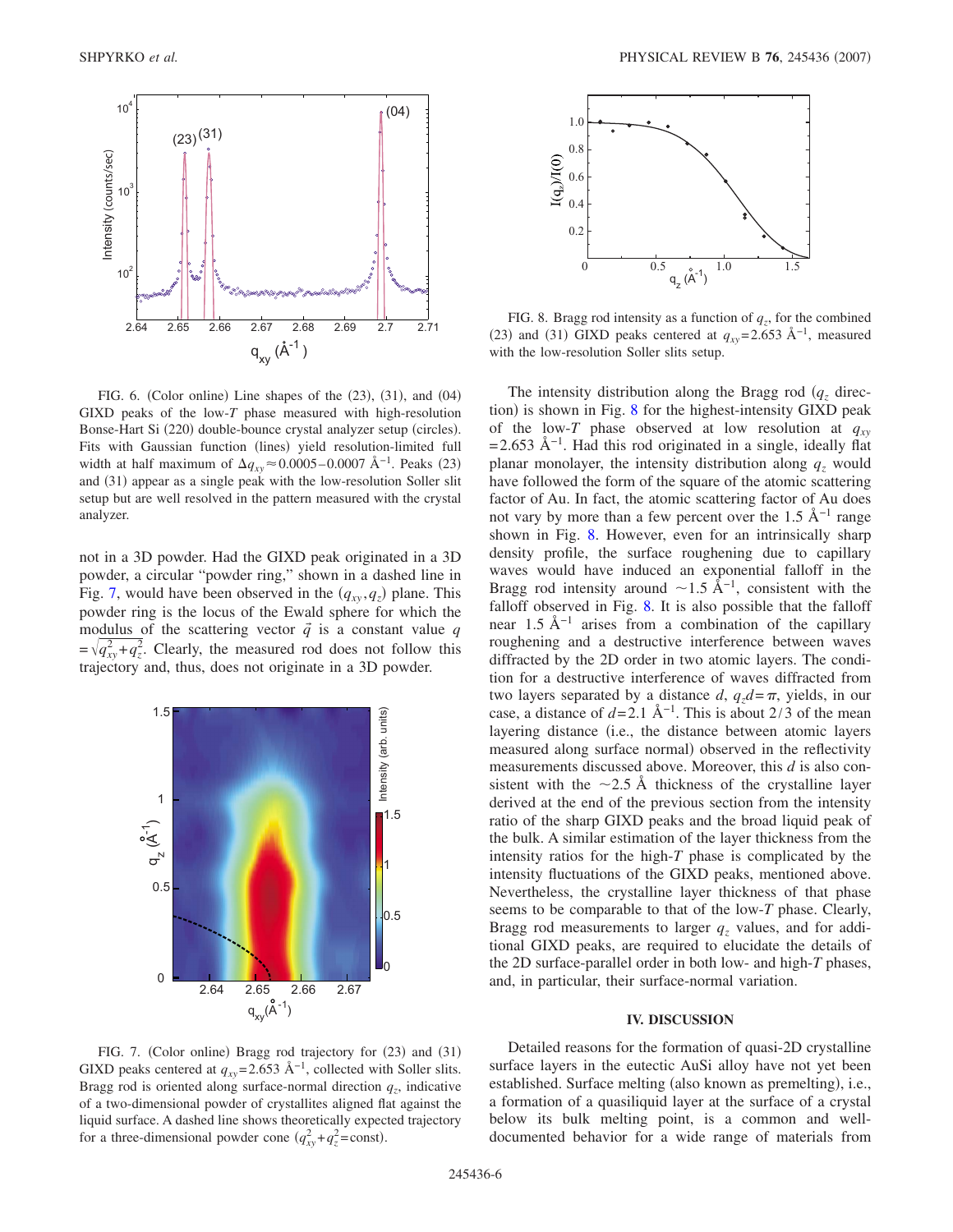metals and semiconductors to dielectrics.<sup>54[,55](#page-8-24)</sup> The existence of such a liquidlike layer is the main reason for ice being slippery<sup>56</sup> as has been first proposed in 1859 by Faraday.<sup>5</sup> Upon approaching the bulk melting point from below, the crystalline structure at the surface starts disordering because of the increased entropy due to the lower number of nearneighbor atoms at the surface. This coexistence of a disordered surface with an ordered bulk is, thus, quite common. By contrast, the reverse effect of the coexistence of a longrange ordered surface with a disordered (liquid) bulk at a high temperature, as observed here, is quite unusual.

Surface freezing, i.e., long-range crystalline in-plane ordering of a surface layer in coexistence with an underlying liquid bulk, has been previously reported in systems com-posed of long chain molecules.<sup>58[,59](#page-8-28)</sup> Several theoretical explanations have been suggested for this effect, all of which (but one) are based on the highly anisotropic shape of the molecules and their large,  $>$  20 Å, lengths.<sup>[60](#page-8-29)</sup> A different type of surface ordering effect involves crystallization of the higher melting point dilute chemical component in a binary metallic alloy, when it is segregated to the surface, for example, the crystallization of a surface-adsorbed monolayer of Pb and of Tl in Ga<sub>[9](#page-7-4)9.948</sub>Pb<sub>0.052</sub> (Ref. 9) and Ga<sub>99.986</sub>Tl<sub>0.014</sub> (Ref. [18](#page-7-6)) alloys, respectively. This phenomenon differs substantially in several respects from the crystalline phase reported here for  $Au_{82}Si_{18}$  in several respects. As our (unpublished) studies of the freezing of a surface-segregated phase in a nondilute alloy (GaBi) show, the frozen layer (Bi in this case) is a macroscopically thick crystalline surface film. This is not surprising, since once the surface monolayer of pure Bi crystallizes, it serves as a nucleating center for further crystal growth. Second, the crystalline surface phase in eutectic AuSi is not the pure chemical species, as is the case in GaPb and GaTl, and, in fact, is not a phase that is stable in the bulk at any composition or temperature. Finally, the solid-solid surface phase transitions observed in AuSi 12 °C above the eutectic point, combined with the stability of the high-temperature crystalline surface phase up to at least 430 °C, 70 °C above the melting point, are difficult to reconcile within the basic thermodynamics of the AuSi phase diagram.

An intriguing question posed by this study is the underlying reason for the formation of the crystalline monolayer phase at the surface when such crystalline phases are not stable in the bulk. The unusually deep eutectic observed in AuSi, combined with the relative ease of formation of a supercooled liquid and of glassy phases,<sup>26</sup> implies an increased resistance to, and a substantial degree of frustration against, crystal formation in this alloy. The existence of supercooling in liquid metals dates to observations by Turnbull.<sup>61</sup> Based on these results, Frank proposed $62$  the existence of a nucleation barrier due to the icosahedral short-range order of the liquid. This prediction was recently confirmed by neutron<sup>63</sup> and x-ray<sup>64</sup> scattering studies on electrostatically levitated supercooled metals and alloys.

Even though it is impossible to construct a long-range periodically ordered 3D bulk phase based on close packing of polytetrahedral structures due to the associated fivefold symmetry, this topological frustration may be lifted at quasi-2D surfaces and interfaces. For example, x-ray studies of liquid-solid interfaces have demonstrated that liquid fivefold symmetry can be observed in monatomic liquid Pb when it is aligned by the crystalline Si substrate.<sup>65</sup> A packing configuration consisting of two different kinds of atoms with substantial size mismatch, as is the case of AuSi eutectic, results in a far more complex topological problem compared to monatomic liquids. However, one can draw an interesting parallel between the low-temperature crystalline phase unit cell structure shown in the inset of Fig.  $5(A)$  $5(A)$  $5(A)$  and the proposed local structure in binary metallic glasses that is based on the idea of overlapping or interpenetrating clusters<sup>66[,67](#page-8-36)</sup> [compare the inset of Fig.  $5(A)$  $5(A)$  $5(A)$  with Fig. 3 in Ref. [66](#page-8-35)]. Because atoms within the surface layer have the additional freedom of moving slightly up or down (puckering-, buckling-, or relaxation-type effects), it is plausible that an otherwise metastable 2D crystalline structure based on the interpenetrating cluster model can be stabilized at the free surface, even if long-range order cannot be extended into the 3D bulk. Aside from these purely topological considerations, surface and bulk electronic properties of the AuSi eutectic alloy are likely to play a crucial role in the formation of the crystalline structure as well. Changes in local chemical composition due to Gibbs adsorption effects are expected to influence the short-range order as well as the electronic behavior in the near-surface region. Amorphous AuSi alloys vary from semiconductors for Si-rich compositions, characterized by continuous random network of covalently bonded Si atoms, low packing density, and a low atomic coordination number (4–5), to metalliclike Au-rich AuSi glasses of a high density due to random hard-sphere packing (high coordination number of  $8-9$ ).<sup>[27](#page-8-1)</sup> Since Si is expected to have a lower surface tension than that of  $Au<sup>35</sup>$ , the chemical composition of liquid AuSi alloys evolves from Si rich at the surface to Au rich in the bulk, resulting in a nontrivial evolution of the electronic and the structural properties.<sup>68</sup>

Thin *solid* films composed of metal-semiconductor alloys have been an active area of research because of their interest for Schottky diode devices. $69,70$  $69,70$  The crystalline surface phase reported here does not resemble those of pure Au, pure Si, or any of the reported metastable bulk intermetallics.<sup>71</sup> Because of the metastable nature of solid gold silicides, details of reported intermetallic structures strongly depend on the methods of the film deposition, substrate surface type and preparation, annealing temperature and duration, as well as other variables. An additional difficulty is the accurate characterization of subnanometer thick layers sandwiched between a solid substrate and a thick film of pure Au or Si. However, crystalline phases with unit cell dimensions of 7.44  $\times$  9.33 Å<sup>2</sup>, similar to our low-*T* phase, were reported in thin Au films deposited on a  $Si(111)$  surface.<sup>72[,73](#page-8-42)</sup> While no reliable thicknesses could be deduced for these phases from the low-energy electron diffraction and Auger electron spectroscopy techniques that were used, sputtering studies indicate that the thickness of crystalline gold silicide phases is in the range of  $2-9$  Å.<sup>[73](#page-8-42)</sup>

Our investigations of other eutectic binary alloys involving Au and elements of the IV semiconductor group, namely, AuSn (Ref. [23](#page-7-2)) and AuGe (unpublished data), do not exhibit any evidence for surface freezing effects akin to those reported here for AuSi. For these alloys, the layering peak in the x-ray reflectivity signal is considerably weaker than that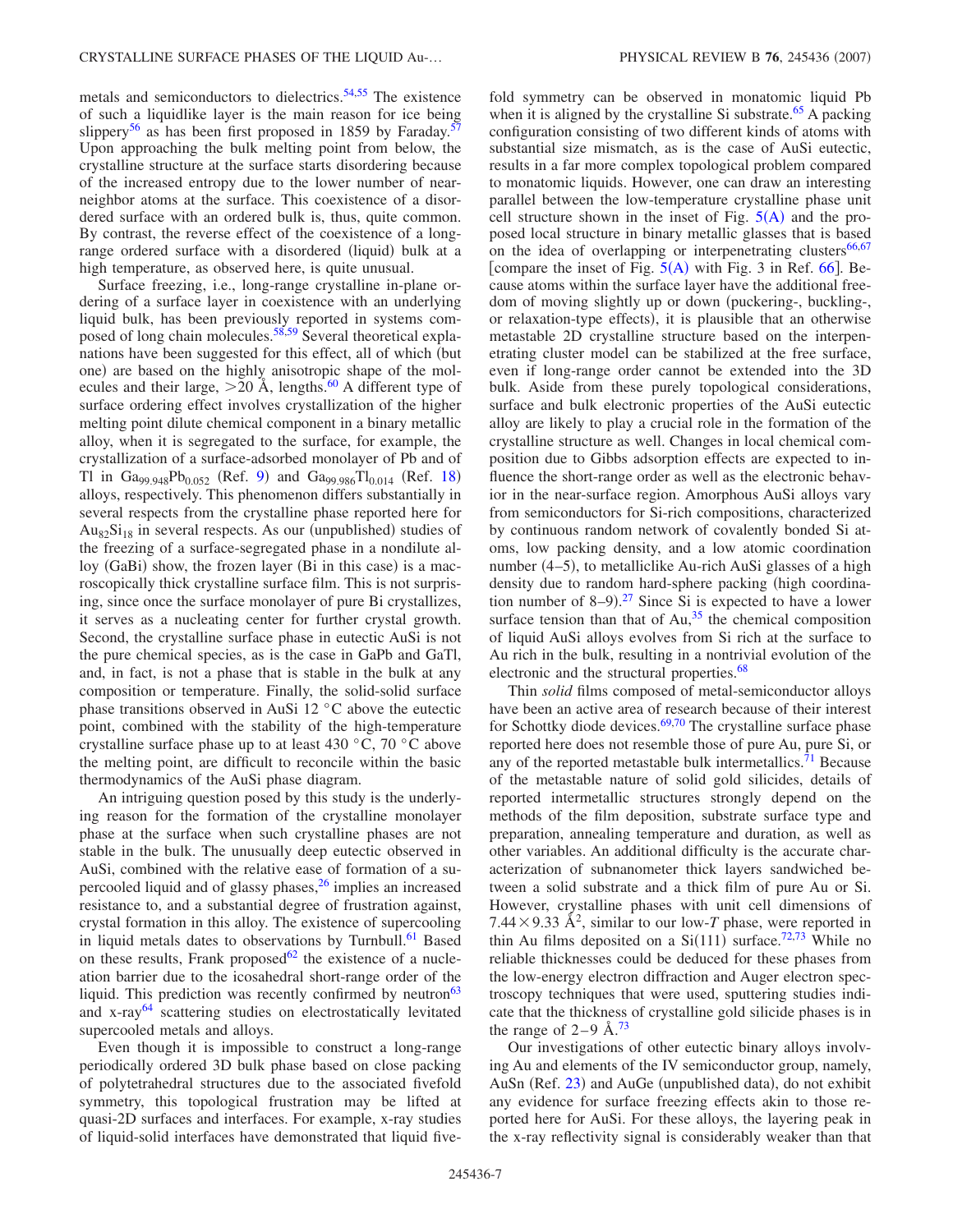for AuSi and is consistent with a simple layering model comprising 3–4 atomic layers. Their GIXD shows no sharp diffraction peaks that would indicate the existence of a longrange crystalline in-plane order in the near-surface region of the liquid alloy. It is notable that the  $Au_{72}Ge_{28}$  eutectic shows nearly the same melting point ( $\approx 360$  °C) as the Au<sub>82</sub>Si<sub>18</sub> eutectic. Melting point of pure Ge, 938 °C, is however, much lower than that of Si  $(1410 \degree C)$ . The size mismatch between Au and Si is much greater than that between Au and Ge. While both AuGe and AuSi exhibit no stable intermetallic compounds, Au and Si are not mutually soluble in solid form, but solid Ge is weakly soluble in solid  $Au^{25}$  These properties imply that the mismatch between atomic size is greater and the bonding of unlike species weaker in AuSi (evidenced by strong covalent Si-Si bond<sup>74</sup>) than in AuGe.

Further insight into the detailed reasons for the formation of these unusual quasi-2D crystalline surface phases in coexistence with the underlying liquid bulk might be ascertained from theoretical and computer simulations of the evolution of the electronic, chemical, and structural properties of the near-surface region of the AuSi eutectic, as well as future experimental studies of the atomic structure of related liquid metal alloys. Because of the close proximity of the eutectic temperatures and Au compositions of AuSi and AuGe alloys, one of the very promising approaches is the study of the evolution of surface order in liquid ternary eutectic AuSiGe alloys upon variation of Ge composition from zero up.

Finally, we note that the recent electron microscopy studies of the atomic structure of liquid metals at their interface with a solid, $75,76$  $75,76$  detailed investigation of the chemistry of the vapor-liquid-solid<sup>33</sup> and the vapor-solid-solid<sup>34</sup> Si and Ge nanowire growth mechanisms, as well as direct visualization of alternative crystallization pathways in nanoscopic metallic droplets of AuGe alloys<sup>77</sup> are related to the present study and our results might provide a better basis for understanding this rich phenomenon.

#### **ACKNOWLEDGMENTS**

This work was supported by the U.S. Department of Energy (DOE) Grant No. DE-FG02-88-ER45379 and the U.S.-Israel Binational Science Foundation, Jerusalem. Work at Brookhaven National Laboratory is supported by U.S. DOE Contract No. DE-AC02-98CH10886. ChemMatCARS Sector 15 is principally supported by NSF/DOE Grant No. CHE-0535644. The Advanced Photon Source is supported by the U.S. DOE Contract No. W-31-109-Eng-38. The authors would like to acknowledge Jeff Gebhardt and Frank Westferro for their contribution in making and testing of the crystal analyzer. Discussions with Stefan Mechler (Harvard) are gratefully acknowledged.

- <span id="page-7-0"></span>\*Present address: Department of Physics, University of California, San Diego, La Jolla, CA 92093; oshpyrko@physics.ucsd.edu
- <span id="page-7-1"></span><sup>1</sup>O. M. Magnussen, B. M. Ocko, M. J. Regan, K. Penanen, P. S. Pershan, and M. Deutsch, Phys. Rev. Lett. **74**, 4444 (1995).
- $2<sup>2</sup>M$ . J. Regan, E. H. Kawamoto, S. Lee, P. S. Pershan, N. Maskil, M. Deutsch, O. M. Magnussen, B. M. Ocko, and L. E. Berman, Phys. Rev. Lett. **75**, 2498 (1995).
- 3N. Lei, Z. Q. Huang, and S. A. Rice, J. Chem. Phys. **104**, 4802  $(1996).$
- 4N. Lei, Z. Huang, and S. A. Rice, J. Chem. Phys. **107**, 4051  $(1997).$
- 5M. J. Regan, P. S. Pershan, O. M. Magnussen, B. M. Ocko, M. Deutsch, and L. E. Berman, Phys. Rev. B 55, 15874 (1997).
- 6H. Tostmann, E. DiMasi, O. G. Shpyrko, P. S. Pershan, B. M. Ocko, and M. Deutsch, Ber. Bunsenges. Phys. Chem. **102**, 1136  $(1998).$
- 7E. DiMasi, H. Tostmann, B. M. Ocko, P. S. Pershan, and M. Deutsch, Phys. Rev. B 58, R13419 (1998).
- <span id="page-7-8"></span>8H. Tostmann, E. DiMasi, P. S. Pershan, B. M. Ocko, O. G. Shpyrko, and M. Deutsch, Phys. Rev. B 59, 783 (1999).
- <span id="page-7-4"></span>9B. Yang, D. Gidalevitz, D. Li, Z.-Q. Huang, and S. A. Rice, Proc. Natl. Acad. Sci. U.S.A. 96, 13009 (1999).
- <span id="page-7-5"></span>10B. Yang, D. Li, Z. Huang, and S. A. Rice, Phys. Rev. B **62**, 13111  $(2000).$
- 11H. Tostmann, E. DiMasi, O. G. Shpyrko, P. S. Pershan, B. M. Ocko, and M. Deutsch, Phys. Rev. Lett. **84**, 4385 (2000).
- 12E. DiMasi, H. Tostmann, O. G. Shpyrko, M. Deutsch, P. S. Pershan, and B. M. Ocko, J. Phys.: Condens. Matter **12**, 209  $(2000).$
- 13E. DiMasi, H. Tostmann, O. G. Shpyrko, P. Huber, B. M. Ocko, P. S. Pershan, M. Deutsch, and L. E. Berman, Phys. Rev. Lett. **86**, 1538 (2001).
- 14P. Huber, O. Shpyrko, P. S. Pershan, E. DiMasi, B. M. Ocko, H. Tostmann, and M. Deutsch, Colloids Surf., A 206, 515 (2002).
- 15P. Huber, O. G. Shpyrko, P. S. Pershan, B. M. Ocko, E. DiMasi, and M. Deutsch, Phys. Rev. Lett. 89, 035502 (2002).
- 16P. Huber, O. G. Shpyrko, P. S. Pershan, B. M. Ocko, E. DiMasi, and M. Deutsch, Phys. Rev. B 68, 085409 (2003).
- 17D. X. Li, B. Yang, and S. A. Rice, Phys. Rev. B **65**, 224202  $(2002).$
- <span id="page-7-6"></span>18B. Yang, D. X. Li, and S. A. Rice, Phys. Rev. B **67**, 054203  $(2003).$
- <span id="page-7-9"></span>19O. Shpyrko, P. Huber, A. Grigoriev, P. Pershan, B. Ocko, H. Tostmann, and M. Deutsch, Phys. Rev. B 67, 115405 (2003).
- 20O. G. Shpyrko, A. Yu. Grigoriev, C. Steimer, P. S. Pershan, B. Lin, M. Meron, T. Graber, J. Gerbhardt, B. Ocko, and M. Deutsch, Phys. Rev. B 70, 224206 (2004).
- 21D. X. Li, B. Yang, and S. A. Rice, J. Chem. Phys. **122**, 224702  $(2005).$
- 22O. G. Shpyrko, A. Yu. Grigoriev, R. Streitel, D. Pontoni, P. S. Pershan, M. Deutsch, B. M. Ocko, M. Meron, and B. Lin, Phys. Rev. Lett. 95, 106103 (2005).
- <span id="page-7-2"></span>23V. S. K. Balagurusamy, R. Streitel, O. G. Shpyrko, P. S. Pershan, M. Meron, and B. Lin, Phys. Rev. B 75, 104209 (2007).
- <span id="page-7-3"></span>24O. G. Shpyrko, R. Streitel, V. S. K. Balagurusamy, A. Y. Grigoriev, M. Deutsch, B. M. Ocko, M. Meron, B. Lin, and P. S. Pershan, Science 313, 77 (2006).
- <span id="page-7-7"></span><sup>25</sup> Binary Phase Diagrams, edited by T. B. Massalski (American